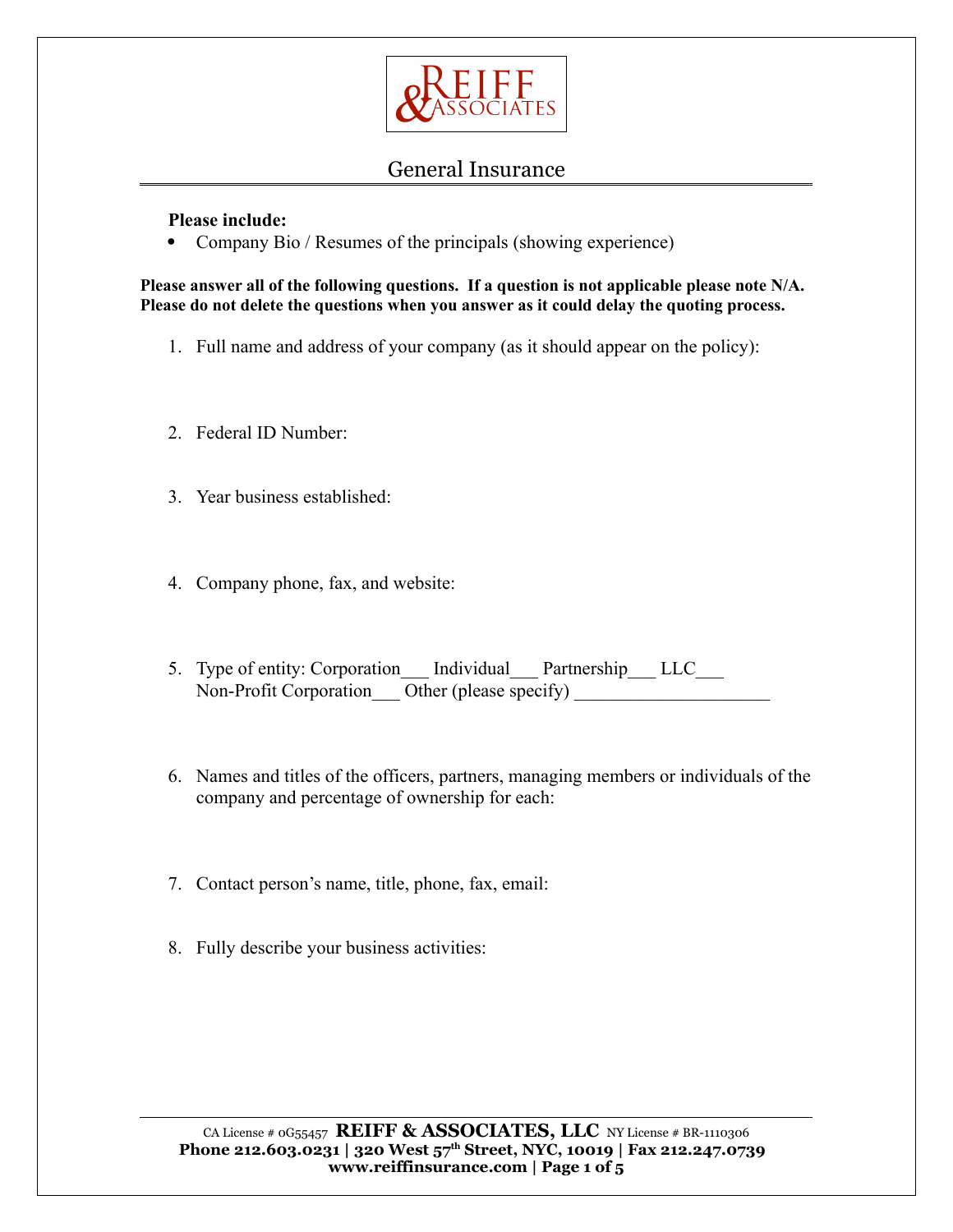

- 9. Past record of insurance coverage. If none please indicate:
	- a) What insurance carrier(s), if any:
	- b) Dates of coverage:
	- c) We will need all available loss history (Loss Runs) from your previous insurance carrier(s):
	- d) If you have been in business with no previous insurance, please explain:
- 10. Revenues/sales of the company from the above described business activities:
- 11. Estimate on Cost of Hire of all rented and hired non-owned vehicles. Vehicles must be rented in your company's name:
- 12. Owned/Leased vehicles to be scheduled, if any (vehicles must be purchased under the company's name). Please provide: Year, Make, Model, VIN, Lien Holder (if any), Cost New, and Address where each is principally garaged. Please attach a separate sheet if needed. Additional information may be requested:

13. Total Annual Payroll: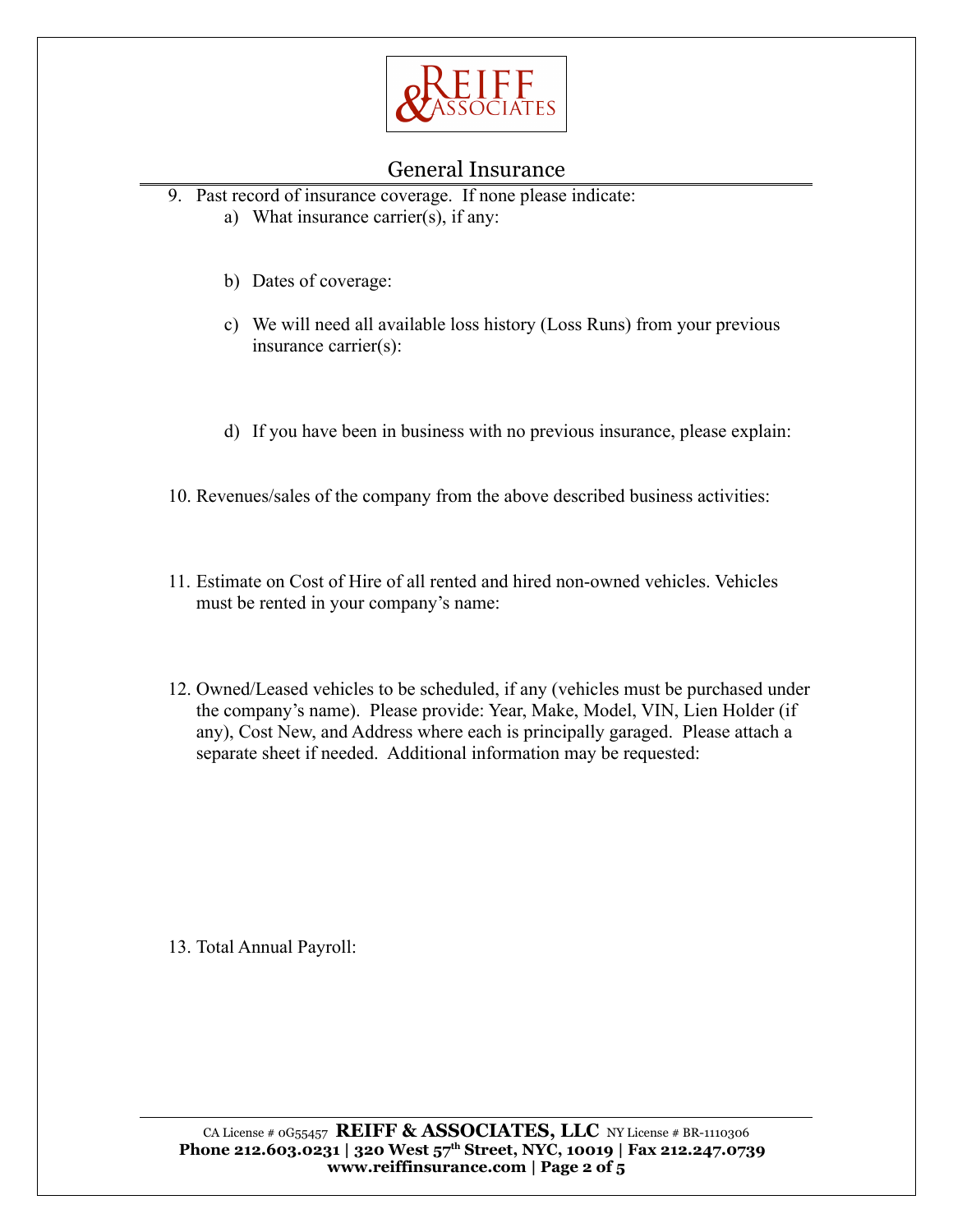

14. Workers Compensation. Please describe each job type for your business and provide the total annual payroll for each description. You may attach a separate sheet of paper if you need more space. \***Please note** that officers/owners/partners listed above will be excluded unless coverage is specifically requested. Please do not include their payroll unless you request they be included in coverage. a) Where is your WC coverage now, if any? Please provide the insurance company name and policy dates: 1. State Insurance Fund: Policy Number and Effective dates:

- 2. Payroll Service Company and Certificate of Insurance:
- 3. Other, please provide details:

15. Disability Benefits. For states that require Disability coverage, we will place statutory coverage (NY, HI, RI only). Please advise the total number of male employees and female employees (at each location).

\***Please note** that NJ companies are required to carry this coverage and must place this directly with the NJ State Disability Fund. We can provide you the contact information if needed. \***Please note** that officers/owners/partners listed above will be excluded unless coverage is specifically requested. Please do not include them below unless you request they be included in coverage.

a) Number of Employees:

| Location 1                                | Location 2                      |
|-------------------------------------------|---------------------------------|
| Males:                                    | Males:                          |
| Females:                                  | Females:                        |
| Officers (if coverage desired):           | Officers (if coverage desired): |
| *Please indicate any additional locations |                                 |

b) Where is your Disability coverage now? Please provide the insurance company and policy dates: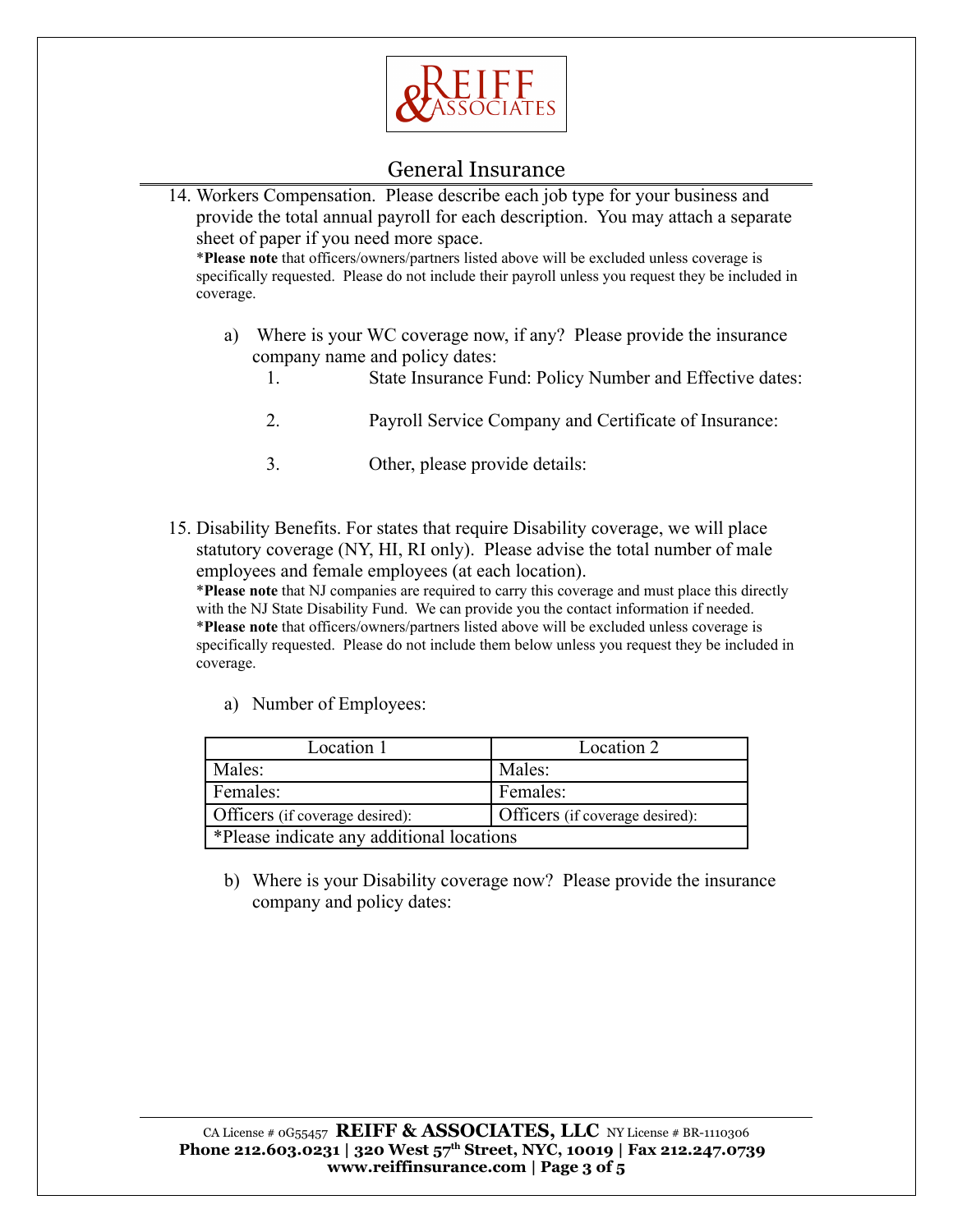

- 16. Information on your location(s) Needed for each location, if Office Contents/Computer insurance is requested:
	- a) Type of Construction:
	- b) Year the building was built:
	- c) Total Square footage of the BUILDING:
	- d) Total Square footage of your SPACE:
	- e) Protection (sprinklered / non-sprinklered):
	- f) Alarms type of alarm and how/who responds should it go off:
	- g) Security describe your security:
	- h) Occupancies of the building your office is located i.e. commercial multi tenants or residential:
	- i) You are on what floor of how many stories?
	- j) Landlord Information, name and address:
- 17. Replacement Value of your Equipment this is equipment taken on & off your premises:
	- a) Owned:
	- b) Rented:
- 18. Replacement Value of your Office Contents (remains on premises; coverage is specific to your location) – furniture and fixtures, office machinery, fine arts, office stock and supplies, etc and any office improvements and betterments:
- 19. Replacement Value of your Computers (desktops, laptops, servers, etc):
- 20. Business Interruption / Extra Expense give us the figure of six (6) months fixed operation expenses, including payrolls, of your business. (You may be asked to complete a Business Interruption worksheet to verify this figure.):
- 21. Supplemental Names that should be listed on the policy, if any; corresponding Federal ID Numbers, description of operations, and percent ownership for each name. Please attached separate sheet if you need more space:

CA License # 0G55457 **REIFF & ASSOCIATES, LLC** NY License # BR-1110306 **Phone 212.603.0231 | 320 West 57th Street, NYC, 10019 | Fax 212.247.0739 www.reiffinsurance.com | Page 4 of 5**